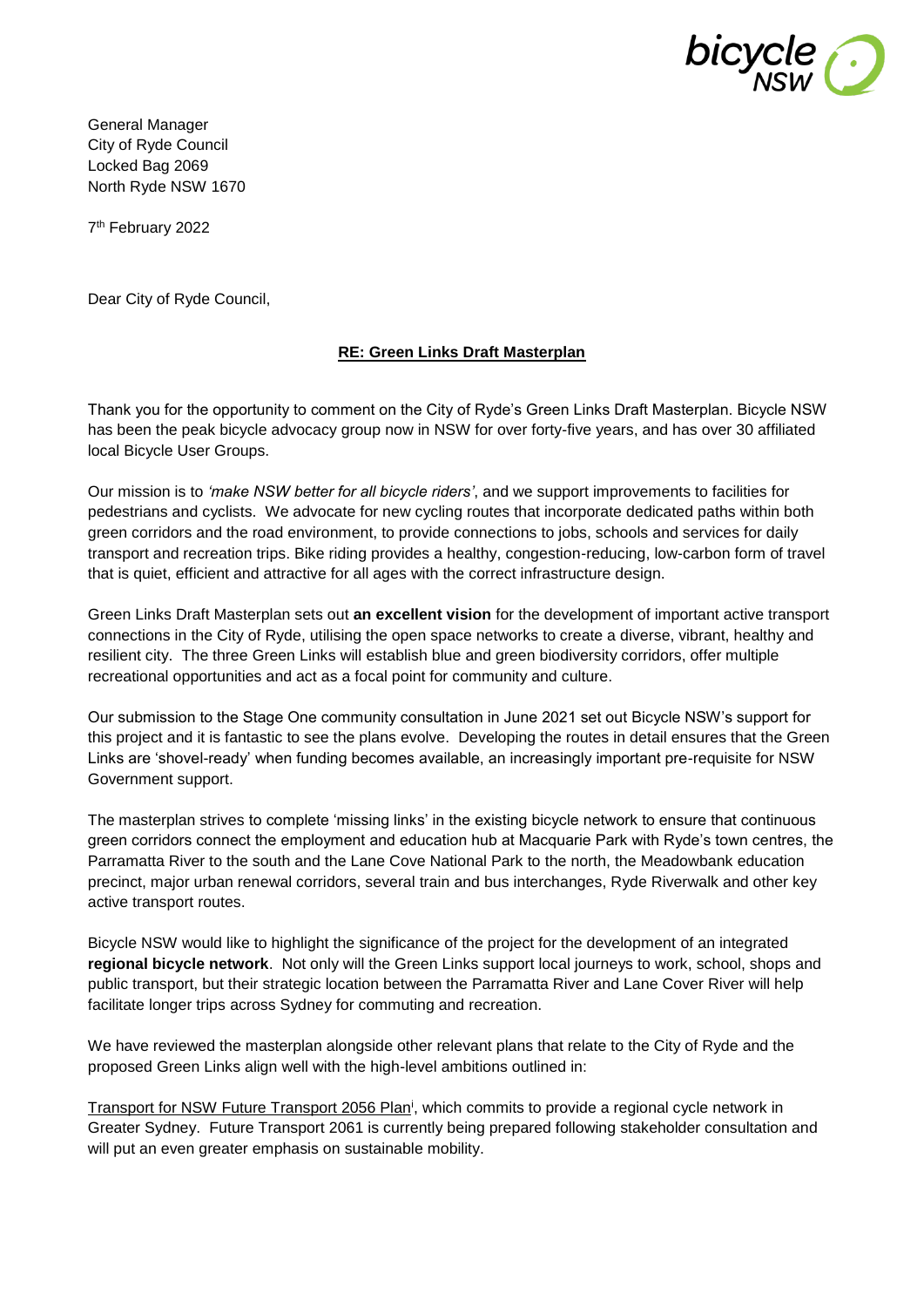Greater Sydney Region Plan*, A Metropolis of Three Cities* (2018)ii contains 10 directions to create *"three cities where most residents live within 30 minutes of their jobs, education and health facilities, services and great places".* Increased liveability will be delivered by focusing on walkability, with a network of green corridors for active transport. The Green Links will make a significant contribution to the plan's vision for connecting Parramatta with the strategic centres of Macquarie Park and Rhodes. The plan locates Ryde on the border of the Eastern Harbour City and the Central River City and identifies Macquarie Park as a major Health and Education Precinct.

North District Plan (2018)<sup>iii</sup> set outs how integrated land use and transport planning can help achieve the 30minute city through increasing development density near public transit corridors in Planning Priorities N1 and N12. The need for better accessibility, connectivity and amenity for pedestrian and cyclists is also emphasised in Planning Priorities N3, N4, N19 and N21. The three Green Links are collectively referred to as the 'Eastwood to Macquarie Park Open Space Corridors' and there is a commitment to develop these active transport links over 20 years. In addition to the Health and Education Precinct at Frenchs Forest, local centres are identified at Eastwood, Marsfield, Ryde and West Ryde.

Sydney Green Grid<sup>iv</sup>, developed by the NSW Government Architect in 2017 and reflected in the district and region plans, proposes an interconnecting network of open spaces that support walking and cycling. The Ryde area is covered by the North District document which identifies all three Green Links (Figure 1). The Green Links also have the potential to be an exemplar of the Green Grid due to its strategic location between Lane Cove River and Parramatta River, providing connection to education facilities, major business centres and urban renewal corridors.



Figure 1: Extract from the Green Grid showing project opportunities in the Ryde area.

(Source: Tyrrell Studio / NSW Government Architect)

#### **Key**

22. Shrimptons Creek Green Link: Eastwood to Macquarie Park 32. Terrys Creek Bushland Link

44. Road Reserve Corridor: Macquarie Park to Eastwood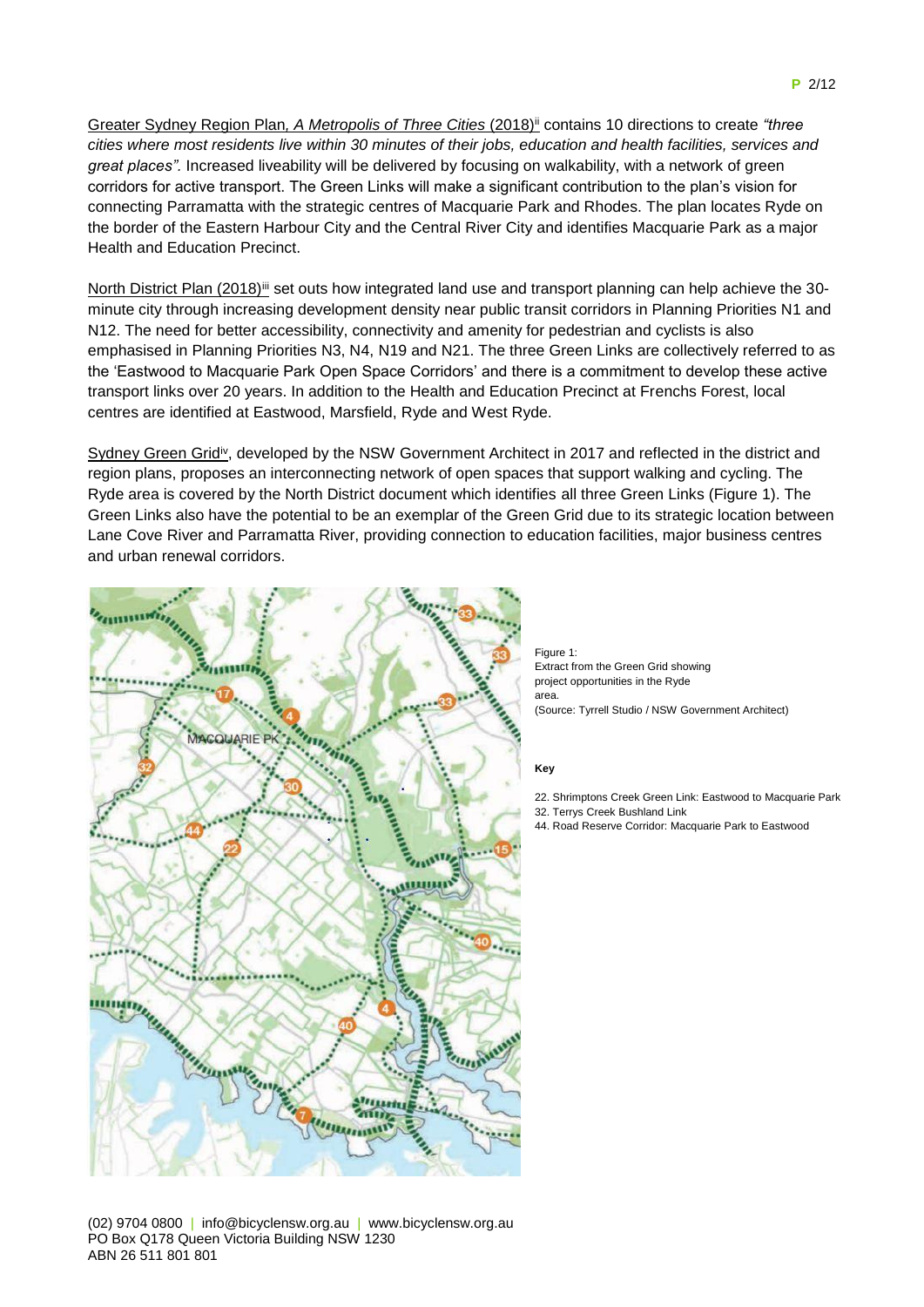Our Vision for Ryde 2028 Community Strategic Plan<sup>y</sup> includes a survey that showed 72% of residents considered walking and cycling paths in urban areas to be very important. There is overwhelming support for better bus and train services and the delivery of an integrated bicycle network.

City of Ryde Local Strategic Planning Statement 2020 which expresses an aim to encourage walking, cycling and public transport use as the key vision for transport (Part 2.3)

City of Ryde Integrated Transport Strategy 2016-2031 contains a target of a 60/40 private vehicle vs active/public transport modal split of total journeys to and from work. The draft 2041 Integrated Transport Strategy<sup>vi</sup> is currently on exhibition and contains a revised target of 50/50 for Ryde residents, increasing to 40/60 for journeys terminating at Macquarie Park. Priority projects are identified and two of the Green Links made the list of key area-wide projects to be delivered in the short term (Figure 2).

|                 | Map number Project Description                                                              |                                                                                                                                                                                                        |
|-----------------|---------------------------------------------------------------------------------------------|--------------------------------------------------------------------------------------------------------------------------------------------------------------------------------------------------------|
|                 | <b>SHORT TERM</b>                                                                           |                                                                                                                                                                                                        |
| 2.              | Parramatta to Epping Metro Rail                                                             | Figure 2: Priority projects in<br>the draft Integrated Transport<br>Strategy 2041.<br>Shrimptons Creek Green Link<br>is No.11 and the County<br>Green Link is No.17.<br>(Source: City of Ryde Council) |
| 11              | Regional Bicycle Route 3 - Completion of missing links between West Ryde and Macquarie Park |                                                                                                                                                                                                        |
| $12-$           | Regional Bicycle Route 4 - Completion of missing links between Putney and North Ryde        |                                                                                                                                                                                                        |
| 17 <sup>°</sup> | Eastwood County Road Corridor - Active transport link                                       |                                                                                                                                                                                                        |
| 20              | A3 corridor - Macquarie Park to Ryde Bridge bus lanes                                       |                                                                                                                                                                                                        |
|                 | <b>MEDIUM TERM</b>                                                                          |                                                                                                                                                                                                        |
|                 | Parramatta Light Rail Stage 1 - Extension from Carlingford to Epping                        |                                                                                                                                                                                                        |
| 3               | Randwick to Macquarie Park Metro Rail - via Kogarah and Olympic Park                        |                                                                                                                                                                                                        |
| 8               | Local bicycle network - Completion of gaps (missing links)                                  |                                                                                                                                                                                                        |
| 13              | Victoria Road - Bus lanes along full length within City of Ryde                             |                                                                                                                                                                                                        |
|                 | <b>LONG TERM</b>                                                                            |                                                                                                                                                                                                        |
| 10 <sup>°</sup> | Victoria Road - Bus lane transition to light rail                                           |                                                                                                                                                                                                        |
| 11              | Eastwood County Road Corridor - Transit link                                                |                                                                                                                                                                                                        |

City of Ryde Sustainable Transport Strategy 2021 - 2031 aims to reduce City of Ryde's emissions from transport, improving air quality, urban mobility, health and well-being. The strategy proposes new active and public transport, shared mobility solutions and emerging low-emission transport modes to give future travellers access to a broader range of transport options for all types of trips.

In addition, City of Ryde's new Bicycle Strategy 2021-2031 will be released shortly and will highlight the Green Links as key cycling routes.

**We applaud the City of Ryde's efforts to develop the Green Links Draft Masterplan in the same timeframe as other important transport strategies. Council have ensured that each document aligns with the others to support a unified approach to the delivery of new active transport infrastructure.**

## **Opportunities:**

In 2016, City of Ryde recorded a population of 116,300. This figure is estimated to increase by 44% to 167,100 by 2036. Macquarie Park is expected to experience the largest population growth<sup>vii</sup>.

Congestion is a growing problem. City of Ryde residents use their own car for approximately 70% of trips that they make while almost 80% of people coming to City of Ryde use their carviii . Cycling trips have scope for significant growth as two major destinations for work trips (Macquarie Park and Parramatta) are within cycling distance for many people. 11% of Macquarie Park employees want to walk or cycle to work.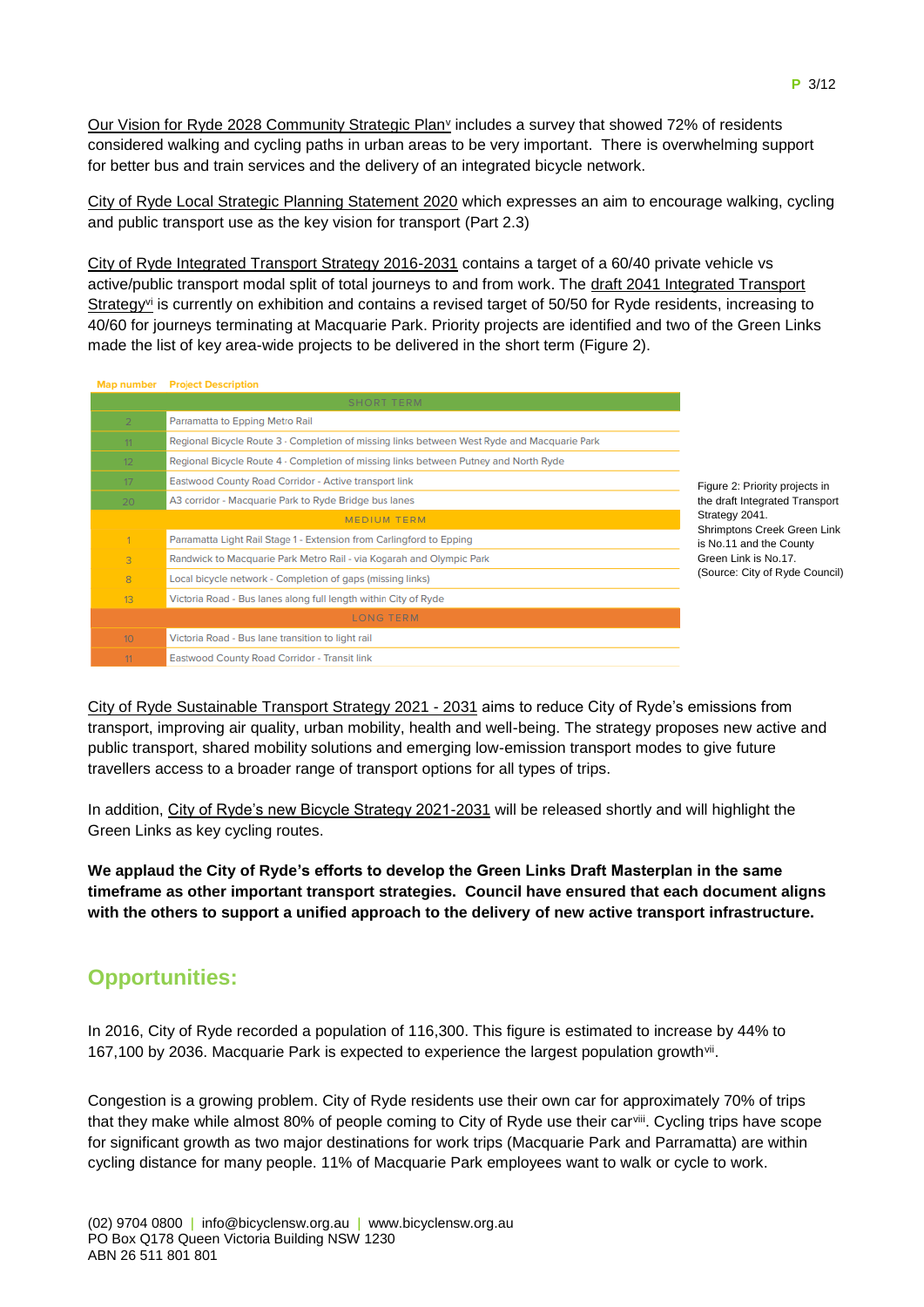Improving active and public transport infrastructure and increasing the take up of people walking, cycling and catching public transport, will ultimately reduce the number of people choosing to drive. There has never been a better time to build infrastructure for bike riding and active transport. The new [Minister for Infrastructure, Cities and Active Transport has recently confirmed](https://bicyclensw.org.au/meeting-the-new-transport-minister/) that the Principal Bike Network is a priority for Transport for NSW. In early 2021, Transport for NSW published two policies that require State projects to prioritise road space for active transport:

- Providing for Walking and Cycling in Transport Projects Policy CP21001<sup>ix</sup>
- Road User Space Allocation Policy CP21000<sup>x</sup>

The policies establish a road user hierarchy that considers pedestrians first and private cars last, as shown in Figure 3.



### **Order of Road User Space Considerations**

Figure 3: Diagram expressing Transport for NSW's road user priority. (Source: Transport for NSW)

NSW Government has committed to provide a regional cycle network in Greater Sydney, as outlined in the Future Transport 2056 Plan<sup>xi</sup>. The Principle Bike Network (PBN) is being finalised by Transport for NSW and should align with the Green Grid and include the three Green Links.

The Green Links will provide safe cycling infrastructure that is completely separated from vehicles and caters for riders of all ages and abilities, as preferred by Bicycle NSW. According to the best practice 'cycling segmentation' model, developed in Portland USA to identify the type and needs of existing and potential bike ride riders<sup>xii</sup>, such cycle paths will allow 70% of local residents to consider journeys by bike (Figure 4). The area has some steep inclines but the increasing use of e-bikes and other micromobility devices will ensure that active transport options are accessible to all residents.



Figure 4: Four general categories of comfort levels for cycling as transportation. Source: North Sydney Council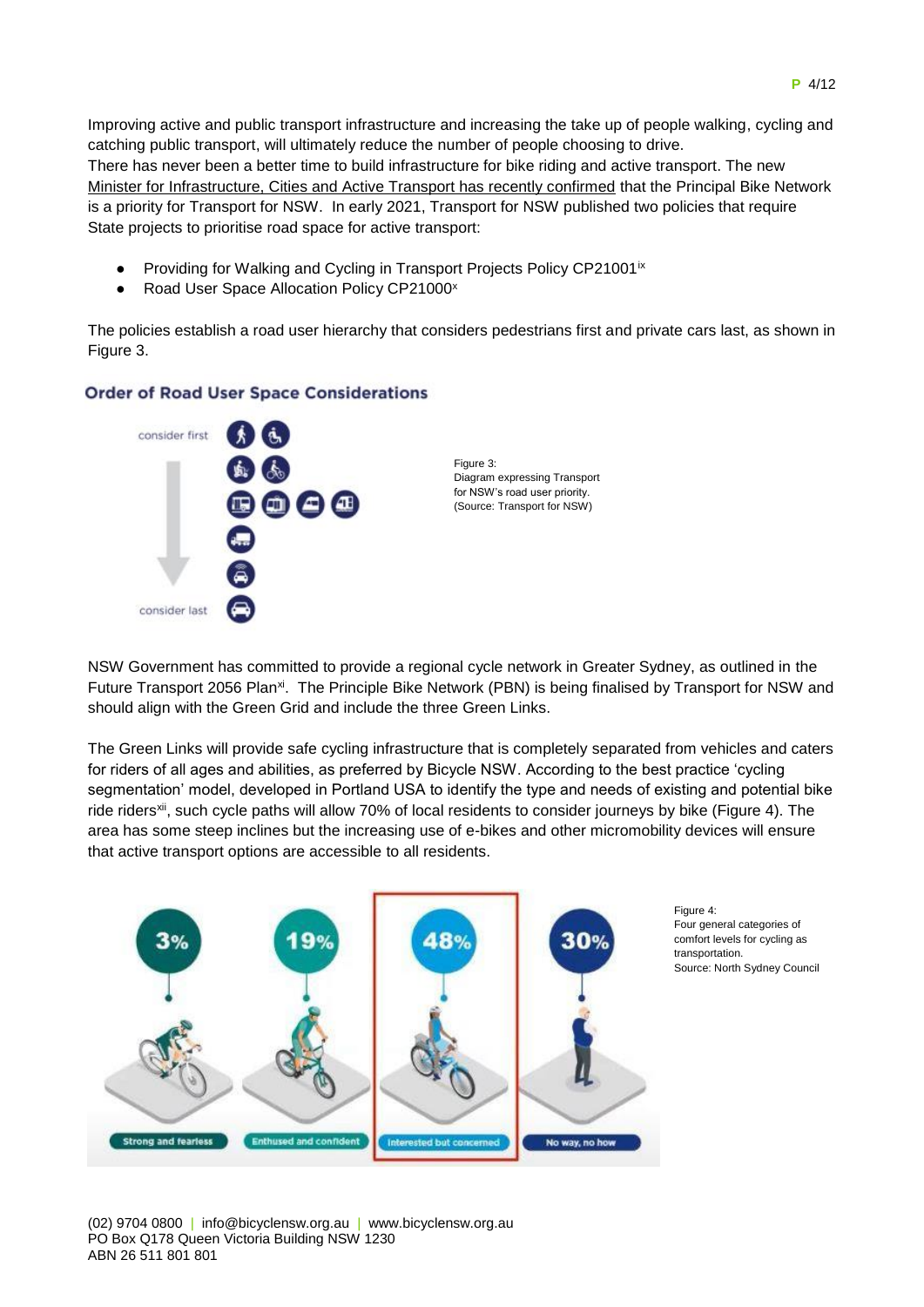The Bicycle NSW *Build it for Everyone* policy pillarxiii sets a standard that bicycle infrastructure should be fit for eight year old children or elders to ride on. The Green Links aspire to this standard and will not include 'door zone' bike lanes, bike stencils on the road or dangerous intersections that deter the 48%<sup>xiv</sup> of people who are 'interested but concerned' from making the switch to bike riding.

## **Recommendations:**

Bicycle NSW has several specific recommendations for each of the three Green Links. These are followed by a series of general recommendations to inform the detailed design of each project.

#### Shrimptons Creek Green Link

This Green Link will realise **a major missing link of local and regional strategic significance**. The extension of the current shared path from Santa Rosa Park through to West Ryde and Meadowbank to connect Macquarie Park with the Parramatta River through the integration of the Sydney Water corridor and a range of other local improvements will achieve very positive open space, recreation and active transport outcomes.

The opportunities for interchange with public transport are excellent, with ferry, metro, train and bus all easily accessed from the Green Link.

**The proposed treatment for the Sydney Water corridor is supported by Bicycle NSW**. The focus on movement will ensure activation of the corridor with high levels of passive surveillance. Effective lighting, low vegetation, no seating and uninterrupted sightlines will ensure that there is minimal chance of anti-social behaviour. City of Ryde could introduce CCTV cameras if any issues arise but experience on similar wellused cycle paths shows that this is unlikely to be necessary.

Please note that the alternative to opening the Sydney Water corridor to active transport is the current route via Heath Street and Rickard Street. Heath Street is narrow and lined with parked cars, forcing cyclists to ride in a double 'door zone'. There are many driveways that would compromise safety if a shared path was constructed. And there is no safe crossing of Blaxland Road at the end of Rickard Street. This is not a suitable route for less confident cyclists and children.

It is not ideal that the proposed route involves a detour via Beattie Park to cross Blaxland Road and we encourage City of Ryde and Transport for NSW to rigorously investigate changes to the junction of Blaxland Road and Anzac Avenue to allow people riding bikes to use a direct route. New signals, traffic calming, kerb extensions or a cycle bridge should be considered. Remember that the Transport for NSW must now place the comfort and convenience of pedestrians and cyclist above those driving cars.

#### Final points:

- − Access from Bay Drive to the Riverwalk needs to be improved to provide a direct step-free route for people riding bikes.
- − Bicycle NSW support advocacy for a bridge over Victoria Road to provide direct access to West Ryde Station.
- − The underpass under Epping Road often becomes flooded and work to mitigate this and improve the safety and comfort of the underpass should be undertaken as part of the project.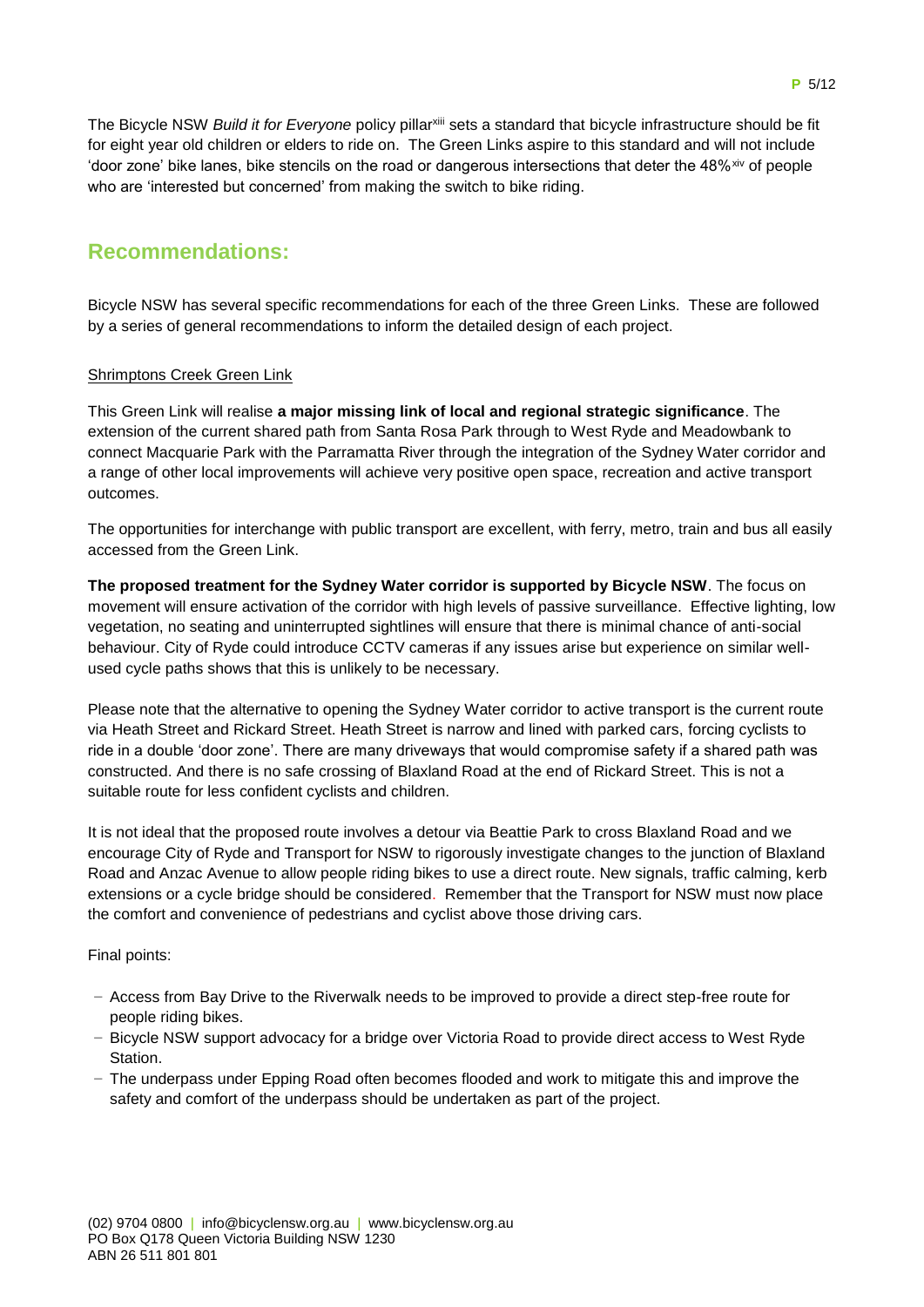#### County Green Link

The County Green Link will also complete a **highly significant missing link** in the active transport network, making use of the County Road reserve and connecting existing short sections of shared user paths to form a continuous route from the Eastwood Station to ELS Hall Park, with onwards connections to Macquarie Park via the Shrimptons Creek Green Link. The plans include safe road crossings for people walking and cycling and involve general park, recreation and environmental improvements.

As requested by Transport for NSW, the shared user path sits along the north side of the reserve, ensuring that future mass transit infrastructure can be accommodated in the County Road corridor.

Bicycle NSW would like City of Ryde to explore alternative options to the convoluted route around Kent Road Public School. We urge Council to work with the Department of Education and the school to run the shared user path through the school grounds, maintaining its alignment. This would provide better access to the school for students and reduce conflict on the footpaths. A new public car park in the reserve on the other side of Kent Road has been proposed as part of the masterplan. If the school could use this car park to formalise kiss-and-drop parking and reduce pressure on the footpaths around the school, the loss of a strip of the playing field may be more palatable.

Another awkward detour arises at the junction of Welby Street and Graham Avenue. Again, we encourage City of Ryde to consider changes to the junction that will allow people riding bikes to use a direct route. New signals, a raised crossing, narrowed lanes to calm traffic and kerb extensions to reduce turning radii should be considered.

It is very important that bike riders of all ages and abilities can reach Eastwood Station safely. This area has been neglected in the masterplan with the existing on-road mixed traffic cycle route indicated for East Parade and Railway Parade. This is not suitable for less confident cyclists or children. Bicycle NSW would like City of Ryde to consider a separated on-road bicycle path or a shared user path along widened footpaths. An onroad mixed traffic solution for Railway Parade and East Parade is only suitable if the speed limit is reduced to 30km and traffic filtering supports reductions in traffic volume.

#### Terrys Creek Green Link

Terrys Creek forms an important and well established ecological and recreation corridor linking Eastwood to the Lane Cove National Park. The adjacent cycle route is via Vimiera Road to Browns Waterhole and onwards to Turramurra with new connections across Terrys Creek to the bicycle network in the Parramatta LGA to strengthen local and regional routes.

Bicycle NSW is delighted to see that the Terrys Creek Green Link addresses a critical missing link between Epping Road and the Waterloo Road shared path.

An important connection is at Abuklea Road where an upgraded path through Pembroke Park will create an active transport link to the shops, services and train and metro station in Epping. Bicycle NSW also suggests upgrading the Abuklea Road for 1.4km south of Vimiera Road with an on-road separated bicycle path or a shared user path to create another connection between County and Terrys Creek Green Links.

The development of the Terrys Creek Green Link should occur in parallel **with renewed conversations about a long-term solution for an active transport route across Browns Waterhole**. Browns Waterhole is where Terrys Creek and the Lane Cove River converge. On both sides of Browns Waterhole, the shared user path travels down a modestly wide ravine within a relatively steep topography. The concrete path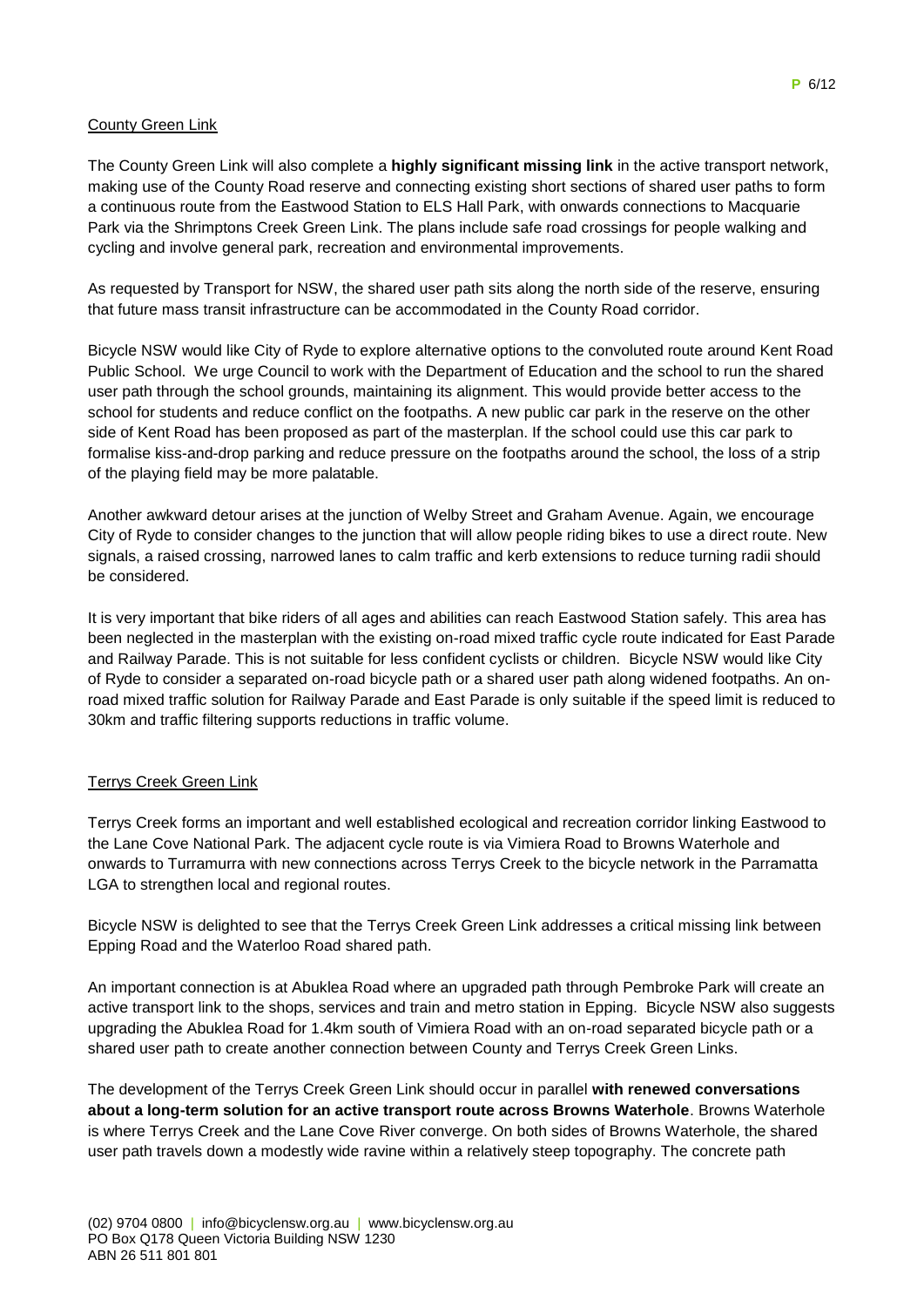crosses the low point at Browns Waterhole via concrete pipes and weir, which are prone to flooding, result in the regular closure of the path.

The Greater Sydney Commission has identified Browns Waterhole as a future planning priority for improvement in its North District Plan. Recognising that this area involves multiple landowners and multiple Council areas, Bicycle NSW would like to support City of Ryde to work collaboratively with relevant stakeholders to strengthen and improve the connection via Browns Waterhole. This could involve new lighting and flood-proofing, a high-level bridge to Kissing Point Road or an alternative route to the north.

Some more general considerations for the development of the Green Links:

#### ● **Future proof the regional active transport network**

The status quo of walking and cycling activity in the City of Ryde is likely to change rapidly. The density of walkers will increase when new housing and retail is delivered as proposed. An upswing in travel by bikes has occurred recently due to COVID-19 responses, the expansion of the active travel network, individual reactions to climate change, a surge in online delivery services and the growing popularity of e-bikes. In addition, State policies to address climate change and urban liveability will add to pressures on councils to secure a much bigger modal share for walking and cycling.

It is important to future proof the cycle network by allowing for increased demand at the outset. Paths should be wide enough for overtaking and must accommodate a range of mobility options such as cargo bikes and disability scooters**. A minimum width of 3m** should be achieved at all times with extra width considered where volumes of people walking and cycling may be high $w$  (see Figure 5). It is important that faster cyclists can overtake and that pedestrian comfort is never compromised. In busy areas, or on steeper sections, paths should be wide enough to provide separate space for pedestrians. We are pleased to see such separation proposed for the steep section of the Shrimptons Creek Green Link Benson Lane.

Bicycle NSW recommends referring to the new Cycleway Design Toolbox<sup>xvi</sup> and the 2017 Austroads Cycling Aspects of Austroads Guides (AP-G88-17) to ensure that the paths are constructed to current best practice.

|                                 | Suggested path width (m) |                              |                          |
|---------------------------------|--------------------------|------------------------------|--------------------------|
|                                 | Local access path        | Regional path <sup>(3)</sup> | <b>Recreational path</b> |
| Desirable minimum width         | 2.5                      | 3.0                          | 3.5                      |
| Minimum width - typical maximum | $2.0^{(1)} - 3.0^{(2)}$  | $2.5^{(1)} - 4.0^{(2)}$      | $3.0^{(1)} - 4.0^{(2)}$  |

Figure 5: Suggested shared user path widths (Source: Austroads Guide to Road Design Part 6A: Paths for Walking and Cycling AGRD06A-17

1. A lesser width should only to be adopted where cyclist volumes and operational speeds will remain low.

2. A greater width may be required where the numbers of cyclists and pedestrians are very high or there is a high probability of conflict between users (e.g. people walking dogs, in-line skaters etc.).

3. May be part of a principal bicycle network in some jurisdictions.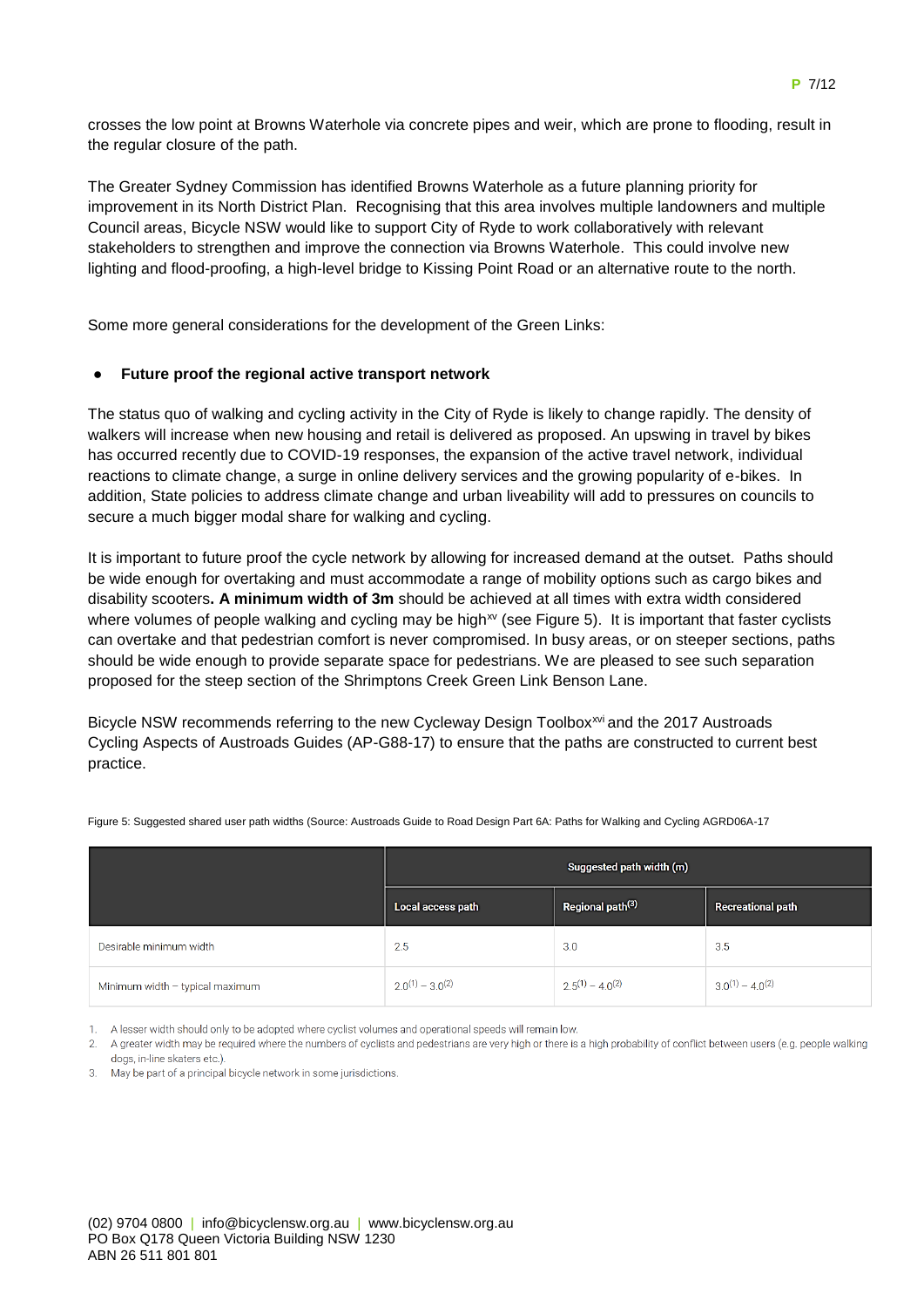#### **Ensure that new cycle infrastructure is inclusive**

All types of bikes should be accommodated by the cycling infrastructure, including cargo bikes and tricycles. Again, the width of the paths is critical and it is important to consider turning radius, dropped kerbs, ramps and the design of modal filters to ensure that non-standard bikes not excluded from the network. Cargo bikes will increasingly be used for deliveries and have huge potential to play a key role in a sustainable transport system. Non-standard bikes such as hand-cycles, recumbents and wheelchair bikes offer disabled people independent mobility but are a rare sight on urban streets due to barriers caused by poor urban design. Any measures enabling cycling by disabled people will support a growth in cycling by novice cyclists, children and older people, and improve conditions for those using mobility scooters<sup>xvii</sup>.

### ● **Consider separated bicycle paths for on-road sections of the Green Links**

Where the Green Links use road corridors, there is a choice of treatments. Although the plans generally indicate shared paths in the form of widened footpaths, there are locations where on-road separated bicycle paths may be more appropriate. Shared paths are currently shown along First Avenue, Ford Street, Scott Street, Hermitage Road, Woorang Street, Welby Street and Vimiera Road.

There are several reasons why **a shared path** is not appropriate for important and well-used sections of the cycling network. These include conflict between people walking and cycling, which will get worse as population and active travel increase; the loss of verges, vegetation and, in some instances, mature trees; the uncomfortable pinch points caused by bus stops, power poles and retained trees; and constant interruptions when crossing side streets where vehicles effectively have priority. Importantly, no attempt is made to change the dial on car use when bicycles are squeezed into pedestrian spaces. By leaving the road between the kerbs as the unchallenged domain of private cars, with wide vehicle lanes and ample parking, car travel is encouraged, unsafe speeds are common and the modal shift needed to meet climate, health and liveability imperatives may not occur.

Segregated bi-directional paths have many benefits over shared paths:

- People riding bikes are separated from pedestrians and vehicles, reducing conflict.
- Street trees and green verges are not impacted.
- The narrower vehicle lanes will slow traffic, reducing noise and improving safety for all road users.
- No additional asphalt is required, reducing issues with urban heat and stormwater.
- Sufficient space is created to enable a significant modal shift to active transport.
- New landscaping and important pedestrian safety features such as kerb extensions can be incorporated into the buffers and the parking lanes.
- The cycle paths can be prioritised over driveways and minor road intersections.
- Motorists exiting driveways have a better sightline to approaching cyclists, improving safety.

The new Transport for NSW Cycleway Design Toolbox<sup>xviii</sup> and Austroads Cycling Guide recommend a minimum width of 3.0m for a bi-directional bicycle path. A 3.0m wide path will be comfortable for bike riders of all ages and abilities, allows for faster riders to overtake, accommodates innovative and emerging forms of micromobility such as cargo bikes and e-scooters, and caters for future growth in ridership.

City of Ryde must initiate brave discussions with Transport for NSW and the community about reallocating road space from private cars to reflect the priorities set out in the Road User Space Allocation Policy and Council's own policies. Any increase in inconvenience to car drivers, created by reducing road space for driving and parking private vehicles, will incentivise the mode-shift that Transport for NSW and Council seek. This will benefit local residents with quieter streets, and less pollution, noise and through-traffic.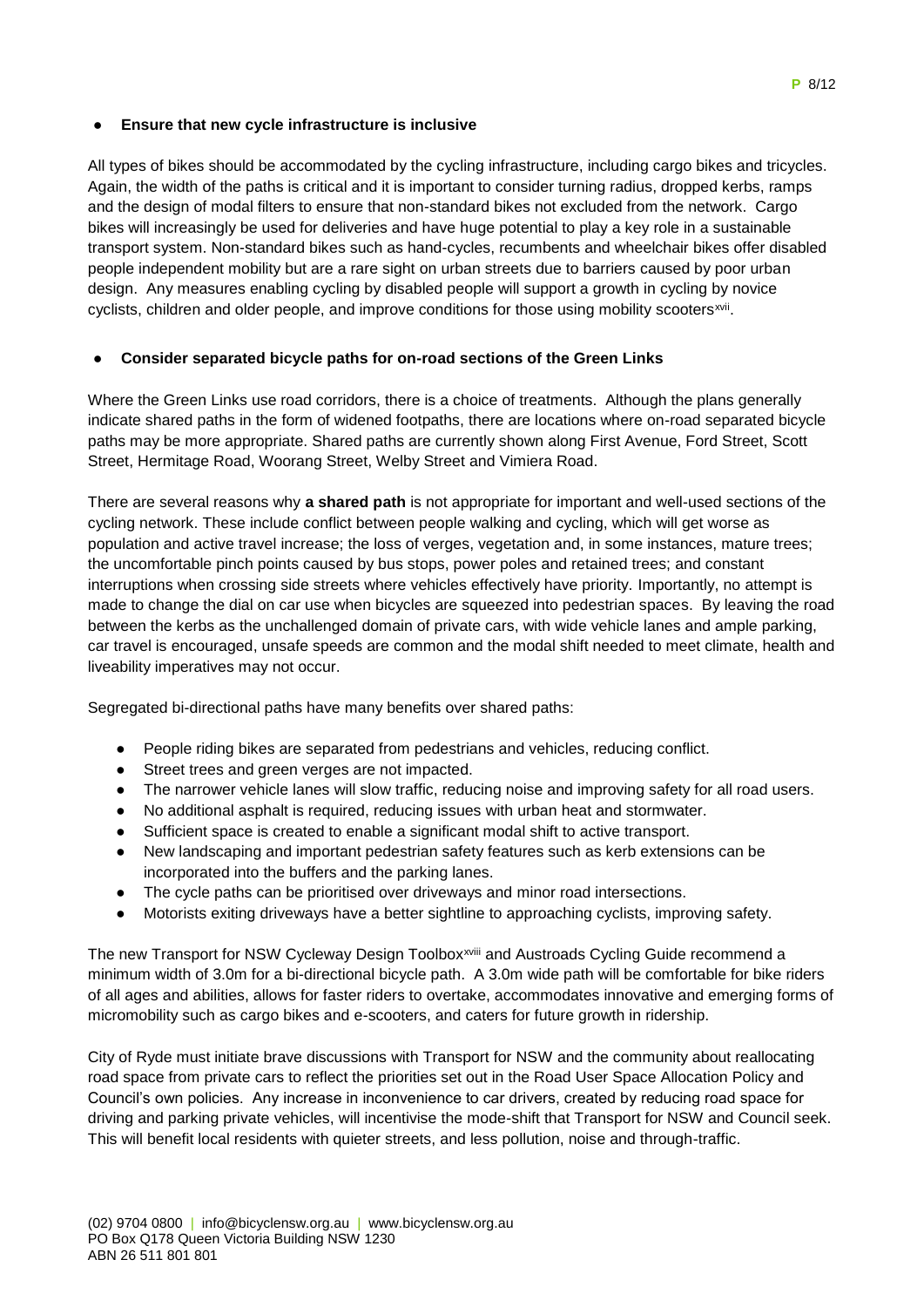Many councils, including Randwick, Parramatta and City of Sydney, have installed pop-up cycleways to expand the network quickly. These lanes have demonstrated the importance of physical separation to the usability of bike infrastructure, while showcasing less expensive ways to provide it (Figure 6). Permanent changes to kerbs, parking and landscaping can then be made when funds allow.

Bicycle NSW has drawn together the relevant standards, policies and resources on our [website](https://bicyclensw.org.au/rays-corner/) and we are happy to support Council's efforts to test and implement cycle paths and new treatments.



Figure 6: Pop-up infrastructure in Sydney (Source: Bicycle NSW / Randwick Today)

#### **Reduce speed limits to 30km/h on local streets**

Residential streets form a critical part of any active travel network, connecting homes to the Green Links. 30 km/h speed limit reduce the need for separate bicycle infrastructure on local residential roads. 30 km/h has been shown as an optimal speed limit to allow people driving and cycling to share the road safelyxix and is becoming a standard speed limit in many parts of the world. All single lane roads in Spain have been under a 30km/h limit since May 2021 and 30% of UK residents live in 20mph areas<sup>xx</sup>.

The Western Australian Department of Transport has rolled out several 'bicycle boulevards' using residential streets as part of its Safe Active Streets programme<sup>xxi</sup>. In addition to a 30 km/h speed limit, a range of physical interventions support slower speeds and reduce traffic volumes and rat running. Sections of the Green Links, such as along Vimiera Road, would benefit from a similar treatment if a separated bicycle path cannot be achieved.

Lower speed limits are an important building block for Vision Zero, an approach to road safety that was launched in Sweden in 1994 with the simple premise that no loss of life is acceptable. The Vision Zero approach has been highly successful and has spread to many other countries. The key policies include prioritizing low urban speed limits, pedestrian zones, physical separation between bicycle and car traffic, data-based traffic enforcement and behaviour-change education<sup>xxii</sup>.

#### ● **Prioritise pedestrians and cyclists at all intersections**

Traffic light phasing and sensors must favour active modes to encourage more people to walk and cycle. In line with the Road User Space Allocation Policy and other State and local strategies, small delays to vehicle traffic should never prevent the delivery of safer, more efficient and more attractive active transport infrastructure. Raised crossings at unsignalised intersections will slow cars and improve safety. Bicycle paths must continue across the raised crossings so people riding bikes are not required to dismount.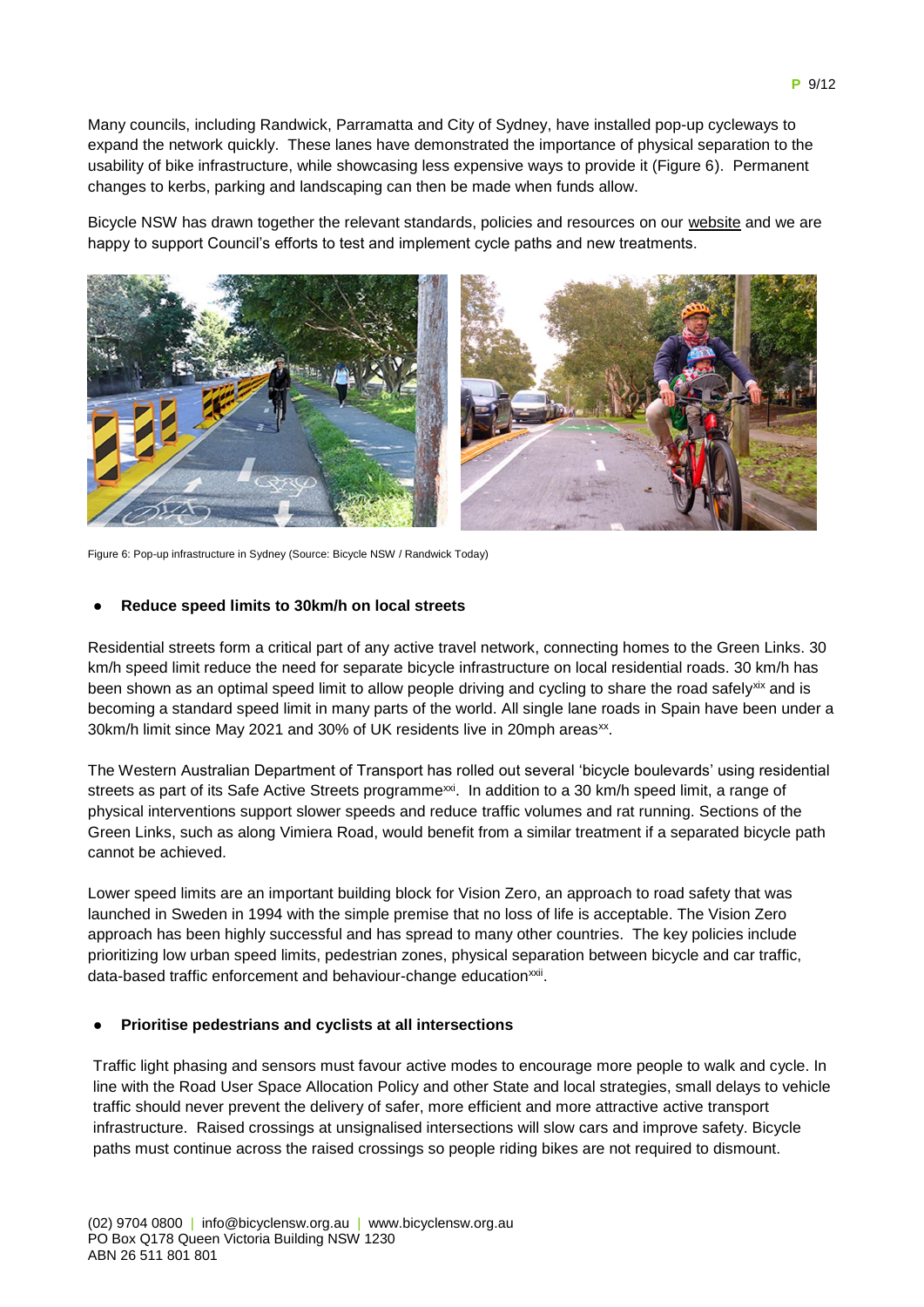#### **Maintain a focus on the important details of the cycle network**

While creating a regional network is the focus of the Green Links, it is the detailed design of cycle routes, end of trip facilities, wayfinding and education that will encourage the uptake of cycling and reduce dependence on private vehicles.

It is essential to ensure that popular daily destinations such as town centres and schools are easy to reach by bicycle for all residents of all ages and abilities. In particular, safe connections with all education facilities along the routes must be incorporated. Cycling infrastructure needs to be safe and continuous to increase the mode share of cycling and reduce congestion associated with school journeys. Without proper separation from vehicles and safe intersections, parents will still feel driving their children to school and activities is the only way to keep them safe from being hit by cars.

Integration of the routes with bus stops is essential to ensure easy access by bike and foot. All public transport journeys start and finish with a walk or cycle. Providing high-quality, safe conditions for active travel to bus routes will break down the first/last mile barrier which can inhibit take-up of public transport.

Parking and other end of trip facilities should be provided at journey end locations to further support riders and encourage participation. Future iterations of the City of Ryde DCP must ensure that sufficient cycling parking is provided in future developments, including facilities for charging e-bikes.

Wayfinding supports visitors by clearly articulating and communicating the most efficient and safest route. Signage style for wayfinding should be consistent throughout the LGA and reflect the diversity of the community. Figure 7 shows a great example from the UK!



Figure 7: Fabulous graphics by advocacy group Walk Ride Bath that celebrate the diversity of people cycling (Source: Wheel for Wellbeing)

Finally, education, information and events to promote walking and bike riding as a form of transport are an important part of any plan to increase participation in active travel.

# **Conclusion:**

Bicycle NSW is excited by the Green Links Draft Masterplan which proposes game-changing upgrades to the active transport network in the City of Ryde. Safe infrastructure to support walking and cycling will benefit everyone in the community, reducing congestion, noise and pollution while improving public health and providing more equitable access to employment, businesses, services and public transport.

**The three Green Links represent a vital element of the emerging regional network of active transport corridors across Greater Sydney**, connecting residential areas to the north, south, east and west of the City of Ryde with employment hubs, education facilities, waterways, public transport and town centres. Cycle paths offer the greatest mode-shift potential when riders are able to connect their whole journey safely. The City of Parramatta and City of Sydney have demonstrated that building safe, well-connected cycleways works to induce more people to travel actively<sup>xxiii</sup>.

Bicycle NSW looks forward to working with City of Ryde Council to progress the detailed design of the three Green Links and with an explicit focus on delivering access to closed sections of the corridors as soon as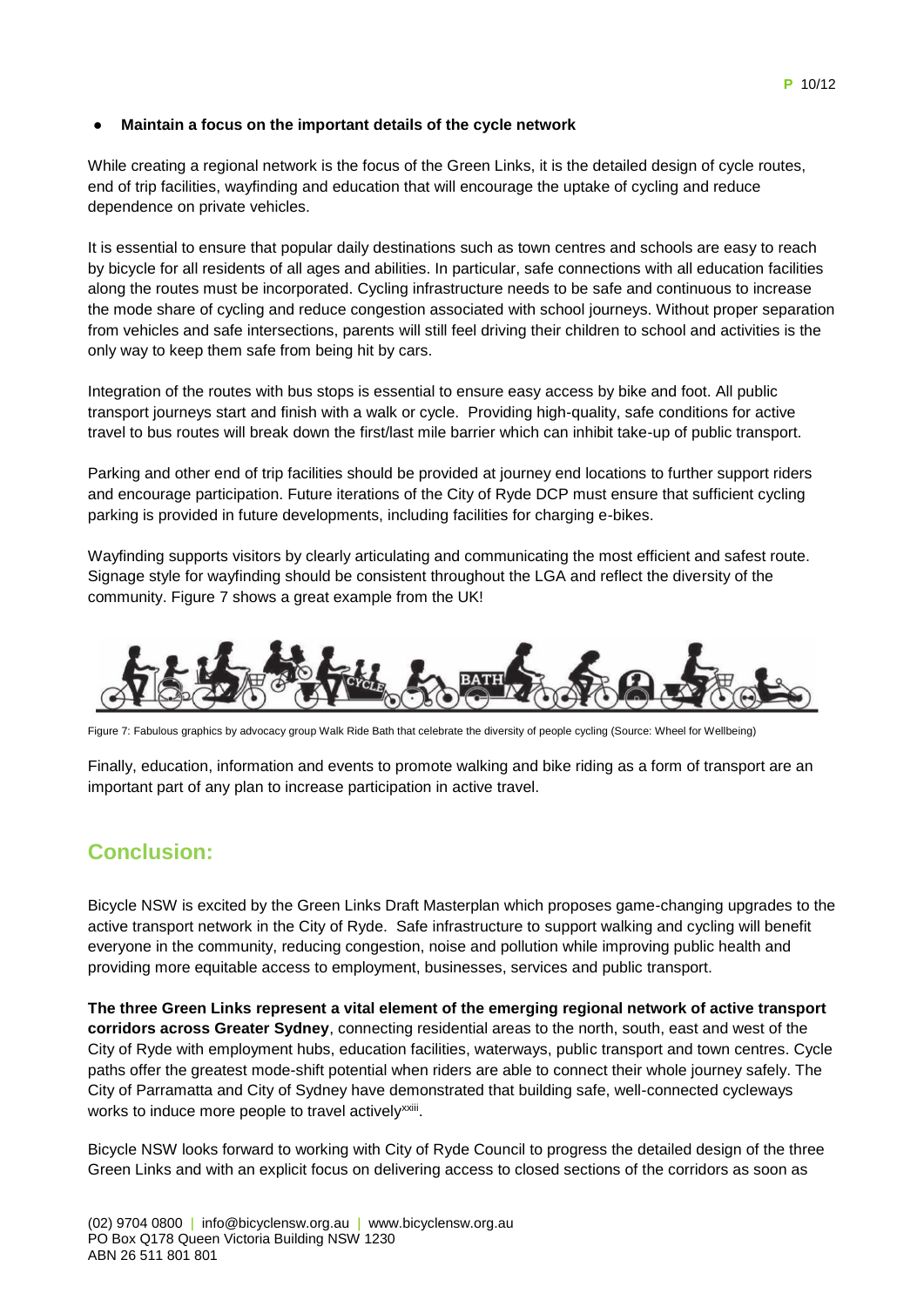possible. Please reach out to Bicycle NSW with any questions or help needed. If requested, we would be delighted to assist with advocating for the Green Link though our connections with politicians, Transport for NSW and neighbouring metropolitan councils.

Yours faithfully,

Sarah TickGrd.

Sarah Bickford

Bike Planner Bicycle NSW

1

P.MUcan

Peter McLean

Chief Executive Officer Bicycle NSW

- iv Sydney Green Grid, North District. Tyrrell Studio, 2017.
- https://www.governmentarchitect.nsw.gov.au/resources/ga/media/files/ga/plans/sydney-green-grid-plan-6-north-district-2017.pdf

<sup>v</sup> City of Ryde Our Vision for Ryde 2028 CSP, https://www.ryde.nsw.gov.au/files/assets/public/publications/city-of-ryde-2028-community-strategic-plan.pdf

vi City of Ryde, Draft Integrated Transport Strategy 2041.

https://www.ryde.nsw.gov.au/files/assets/haveyoursay/documents/public-works/2021-integrated-transport-strategy\_finallow-res.pdf?streamfile=true

- vii City of Ryde Local Strategic Planning Statement 2020[. http://www.ryde.nsw.gov.au/LSPS2020](http://www.ryde.nsw.gov.au/LSPS2020)
- viii City of Ryde Local Strategic Planning Statement 2020.<http://www.ryde.nsw.gov.au/LSPS2020>

ix NSW Government, Providing for Walking and Cycling in Transport Projects Policy CP21001, [Online as at 19/2/2021] [www.transport.nsw.gov.au/system/files/media/documents/2021/providing-for-walking-and-cycling-in-transport-projects](http://www.transport.nsw.gov.au/system/files/media/documents/2021/providing-for-walking-and-cycling-in-transport-projects-policy.pdf)[policy.pdf](http://www.transport.nsw.gov.au/system/files/media/documents/2021/providing-for-walking-and-cycling-in-transport-projects-policy.pdf)

<sup>x</sup> NSW Government, Road User Space Allocation Policy CP21000, [Online as at 19/2/2021]

[www.transport.nsw.gov.au/system/files/media/documents/2021/road-user-space-allocation-policy.pdf](http://www.transport.nsw.gov.au/system/files/media/documents/2021/road-user-space-allocation-policy.pdf)

xi NSW Government, Future Transport 2056 [Online 1/4/2020[\] https://future.transport.nsw.gov.au/plans/future-transport](https://future.transport.nsw.gov.au/plans/future-transport-strategy/future-transport-greater-sydney)[strategy/future-transport-greater-sydney,](https://future.transport.nsw.gov.au/plans/future-transport-strategy/future-transport-greater-sydney) Points 3-5

xii Roger Geller. (2009). Four types of cyclists. Portland Bureau of Transportation.

https://www.portlandoregon.gov/transportation/article/264746

xiii Bicycle NSW (2018) Our Policy, [online as at 24/2/2021]<https://bicyclensw.org.au/our-policy/>

**xiv** 70% of people when surveyed said they would ride more if they felt safe. NSW Government, Sydney's Cycling Future (2013) [Online as at 24/2/2021[\] https://www.transport.nsw.gov.au/sites/default/files/media/documents/2017/sydneys](https://www.transport.nsw.gov.au/sites/default/files/media/documents/2017/sydneys-cycling-future-web.pdf)[cycling-future-web.pdf](https://www.transport.nsw.gov.au/sites/default/files/media/documents/2017/sydneys-cycling-future-web.pdf)

xv Austroads, 2021. Guide to Road Design Part 6A: Paths for Walking and Cycling AGRD06A-17.

https://austroads.com.au/publications/road-design/agrd06a/design-criteria/width-of-paths/shared-paths

xvi Cycleway Design Toolbox: designing for cycling and micromobility. Transport for NSW.

<https://www.transport.nsw.gov.au/system/files/media/documents/2021/Cycleway-Design-Toolbox-Web.pdf>

xvii Wheel for Wellbeing. 2020. A Guide to inclusive cycling. https://wheelsforwellbeing.org.uk/wp-

xviii Cycleway Design Toolbox: designing for cycling and micromobility. Transport for NSW.

<https://www.transport.nsw.gov.au/system/files/media/documents/2021/Cycleway-Design-Toolbox-Web.pdf>

iNSW Government, Future Transport 2056 [Online 1/4/2020[\] https://future.transport.nsw.gov.au/plans/future-transport](https://future.transport.nsw.gov.au/plans/future-transport-strategy/future-transport-greater-sydney)[strategy/future-transport-greater-sydney,](https://future.transport.nsw.gov.au/plans/future-transport-strategy/future-transport-greater-sydney) Points 3-5

ii Greater Sydney Commission, A Metropolis of Three Cities, 2018. https://www.greater.sydney/metropolis-of-three-cities

iii Greater Sydney Commission, North District Plan, 2018. https://www.greater.sydney/north-district-plan

content/uploads/2020/12/FC\_WfW-Inclusive-Guide\_FINAL\_V03.pdf